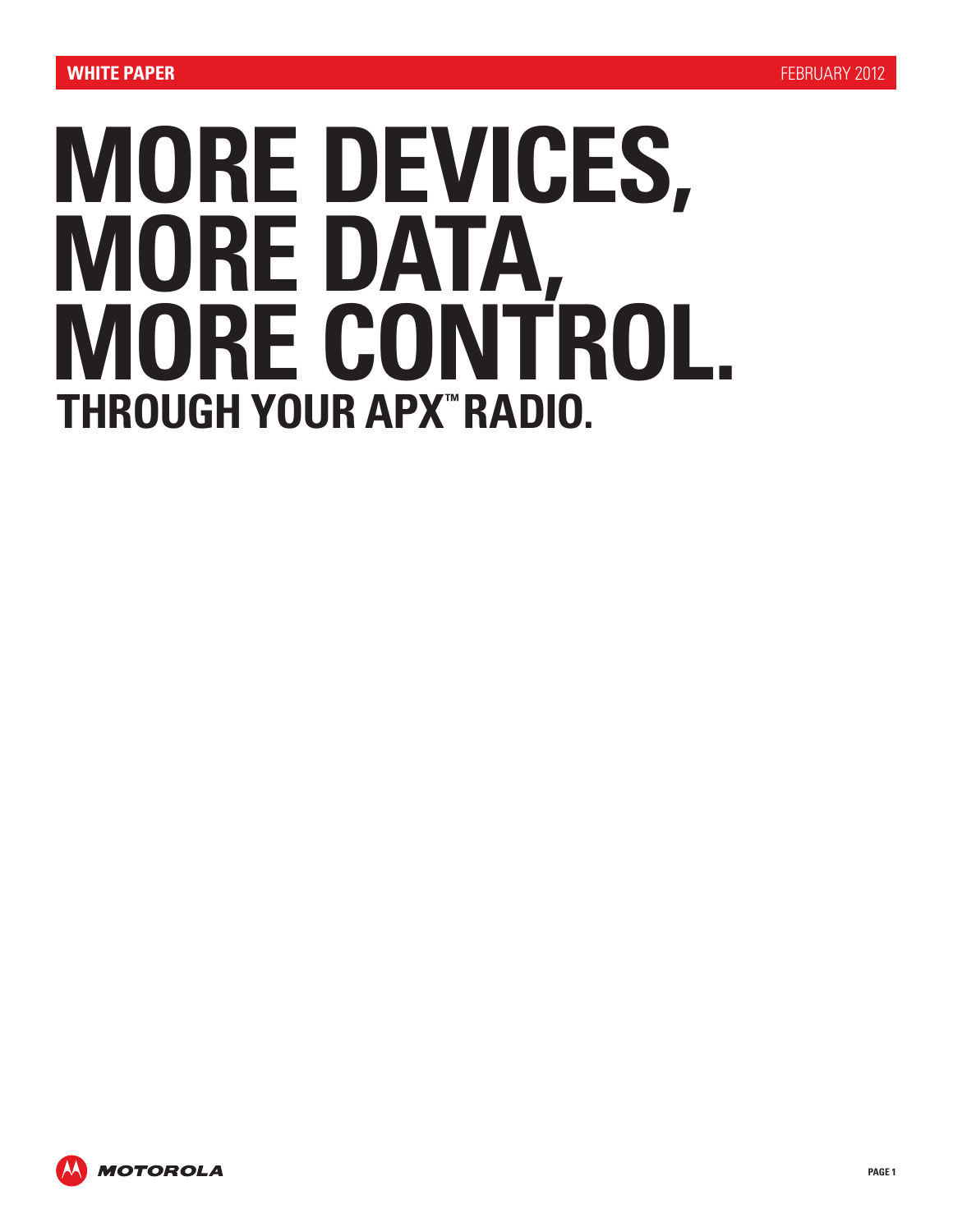#### **WHITE PAPER**

MORE DEVICES, MORE DATA, MORE CONTROL. THROUGH YOUR APX RADIO.

Whether you're calling for back-up in a foot chase or monitoring firefighter biometrics on the fireground, the connection to your wireless devices must be exceptionally fast, ultrasecure and robust. Easy to use, yet tough enough to withstand the heat of action and long hours of wear.

You need Mission Critical Wireless solutions designed specifically for high-security situations and high-stress environments that deliver loud, clear audio and the latest data applications securely to the radio. So your teams can connect right when they need to and share real-time information, right on their devices.



Our Mission Critical Wireless portfolio answers this – and more. We designed it to meet the real-world criteria first responders depend on and developed enhanced Bluetooth® solutions specifically for their devices.

Only our Mission Critical Wireless portfolio lets you connect a combination of Bluetooth audio accessories and data devices to your APX™ radio at the same time. With best-inclass Bluetooth, exceptionally fast pairing and hackerproof performance, you can feel confident every word is heard, every transmission is secure and every responder is safe.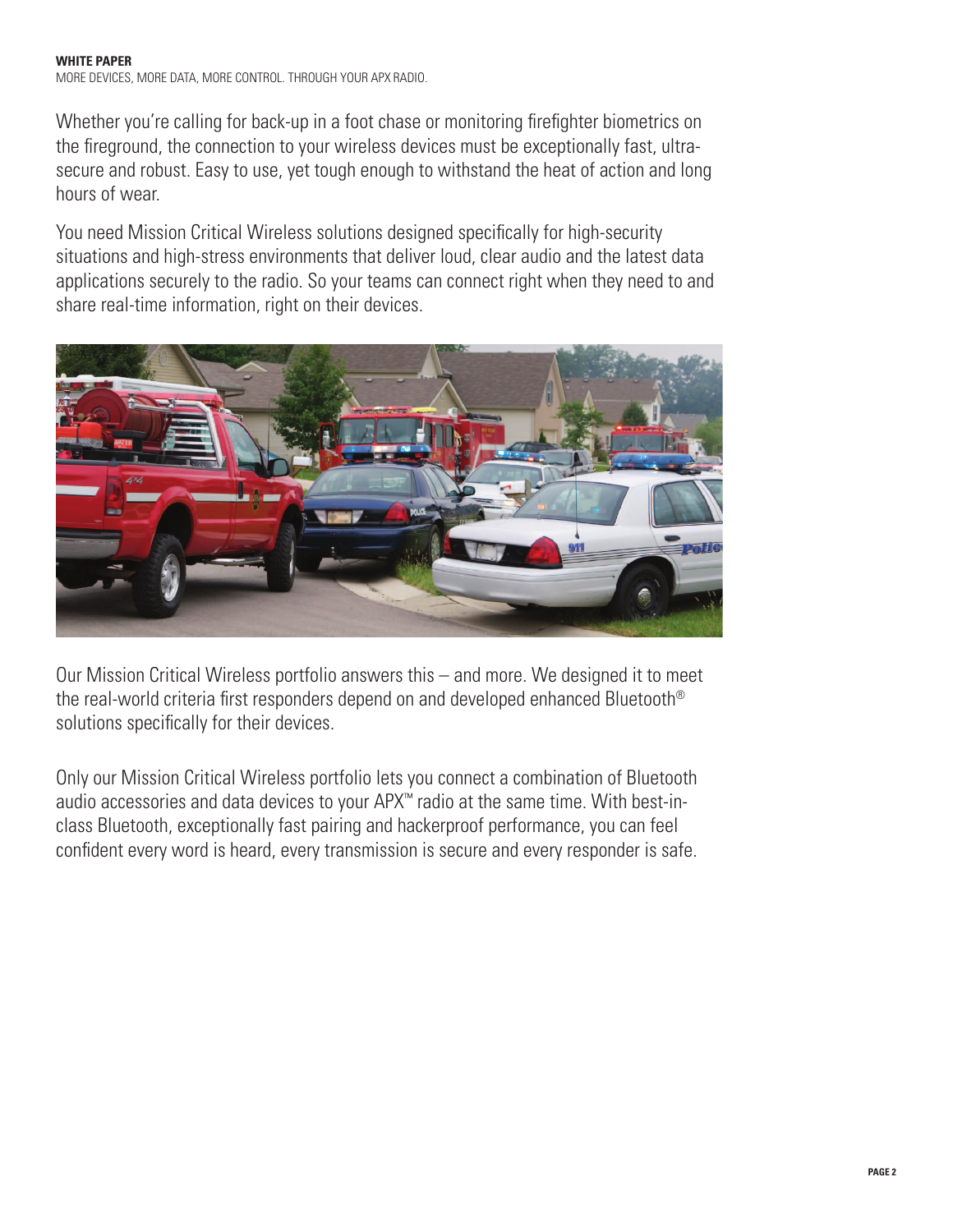MORE DEVICES, MORE DATA, MORE CONTROL. THROUGH YOUR APX RADIO.

# **APX LEADS THE WAY WITH ENHANCED BLUETOOTH VOICE AND DATA**

Whether you're a K-9 unit on patrol or plainclothes detective on covert operations, now you can rely on secure, encrypted voice and data to coordinate activities, facilitate collaboration and deploy resources instantly and effectively. The industry-leading capabilities of our Mission Critical Wireless portfolio for APX radios put it all within reach.

Let's say you're an incident commander concerned about the health of your firefighters as they rush into a burning building or a security team navigating a crowded stadium. How do you get the critical data you need – such as vital signs – without using multiple systems and interfaces?

With enhanced Bluetooth® voice and data, our Mission Critical Wireless portfolio delivers it instantly, seamlessly and securely through your APX radio. You control everything you need through one interface, one radio. Since our solutions are so quick to pair, even in the presence of other Bluetooth devices, you simply "grab and go".

# **BLUETOOTH IS MORE SECURE THAN EVER BEFORE**

Originally designed with a long unique PIN, Bluetooth was secure, but too complex for consumers to use. As a result, manufacturers downsized to a four-digit default pin, "automating out" the safeguards that made it effective. As hacker attacks grew, so did concerns about using Bluetooth in mission critical applications.

Although Bluetooth is a secure solution when the 128-bit encryption is properly keyed and turned on, its real security issue was "pairing". In earlier versions of Bluetooth, when pairing was broadcast over the air, hackers could listen in from hundreds of yards away and access the credentials being exchanged.

With advanced technology, we've made Mission Critical Wireless much more secure than conventional Bluetooth solutions. Hackers are thwarted because we pair over an ultra-short range "touch" connection they cannot intercept. Both the ultra-short range privacy and strong keys make it safe for mission critical applications.

# **PAIR INSTANTLY WITH A "TOUCH"**

We strengthened the security of Bluetooth by creating an ultra-short range "out of band" data link for exchanging device credentials. Our Mission Critical Wireless devices pair within an inch of the radio, and each exchange is virtually undetectable beyond a few inches. Since you must be that close to pair, you can be confident your device is connecting with your radio, without a hacker even knowing it's there.

Our "out of band pairing" takes just two seconds to pair and less than five seconds to connect. There's no fiddling with controls or keying in codes – you get a secure wireless connection with a "touch". During the "touch", Bluetooth IDs and a strong 128-bit key are exchanged, ensuring transmission security is virtually unbreakable and brute force attacks on its encryption are practically impossible.\*

\*In the many years EO encryption has been used, successful brute force attacks in the field have never been reported.

## **RIGHT NOW, MISSION CRITICAL WIRELESS IS:**



Speeding secure voice communications to a SWAT team



Monitoring firefighters' vital signs in a burning building



Assessing the stress levels of recruits during training



Pinpointing the location of an injured responder